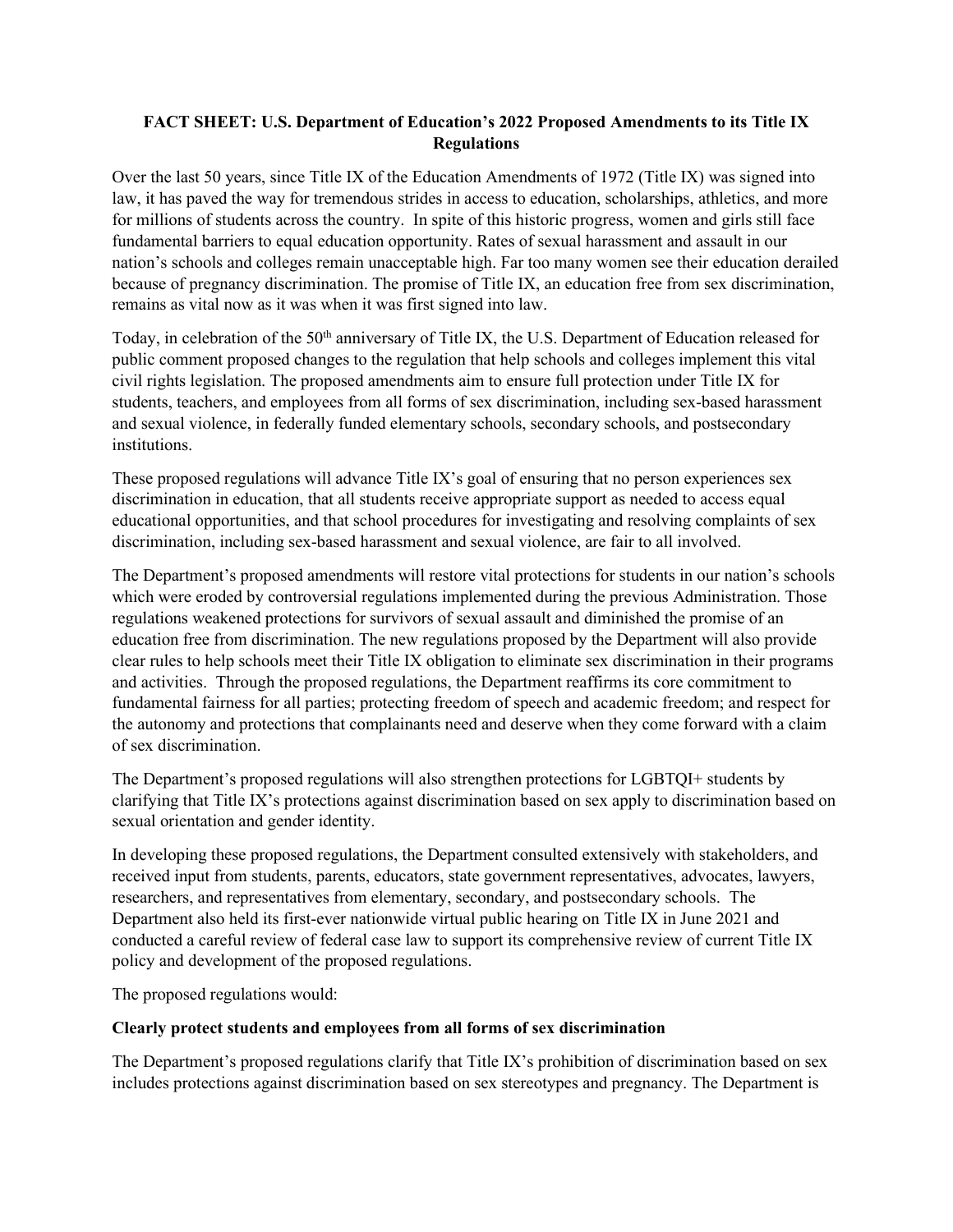also clarifying that Title IX's protections against discrimination based on sex apply to sexual orientation and gender identity. This clarification is necessary to fulfill Title IX's nondiscrimination mandate.

#### **Provide full protection from sex-based harassment.**

The proposed regulations will restore vital protections for students against all forms of sex-based harassment. Under the previous Administration's regulations, some forms of sex-based harassment were not considered to be a violation of Title IX, denying equal educational opportunity. The proposed regulations would cover all forms of sex-based harassment, including unwelcome sex-based conduct that creates a hostile environment by denying or limiting a person's ability to participate in or benefit from a school's education program or activity.

### **Protect the right of parents and guardians to support their elementary and secondary school children.**

The proposed regulations would strengthen clear protection for parents, guardians, and other authorized legal representatives of students to act on behalf of a student, including by seeking assistance under Title IX and participating in any grievance procedures.

### **Protect students and employees who are pregnant or have pregnancy-related conditions.**

The proposed regulations would update existing protections for students, applicants, and employees against discrimination because of pregnancy or related conditions. The proposed regulations would strengthen requirements that schools provide reasonable modifications for pregnant students, reasonable break time for pregnant employees, and lactation space.

### **Require schools to take prompt and effective action to end any sex discrimination in their education programs or activities – and to prevent its recurrence and remedy its effects.**

The proposed regulations would promote accountability and fulfill Title IX's nondiscrimination mandate by requiring schools to act promptly and effectively in response to information and complaints about sex discrimination in their education programs or activities. And they would require that schools train employees to notify the Title IX coordinator and respond to allegations of sex-based harassment in their education programs or activities.

### **Require schools to respond promptly to all complaints of sex discrimination with a fair and reliable process that includes trained, unbiased decisionmakers to evaluate all permissible evidence.**

The proposed regulations would establish clear requirements for schools to conduct a reliable and impartial investigation of all sex discrimination complaints, as Title IX requires. The current regulations' requirements cover *only* formal complaints of sexual harassment.

The proposed regulations would keep as much of the current regulations as possible to ensure consistency for schools *and* would update procedures to fill gaps and work more effectively in protecting against sex discrimination in the nation's K-12 schools and postsecondary institutions.

The Department's proposed regulations would include the following requirements:

- All schools must treat complainants and respondents equitably.
- Schools have the option to offer informal resolution for resolving sex discrimination complaints.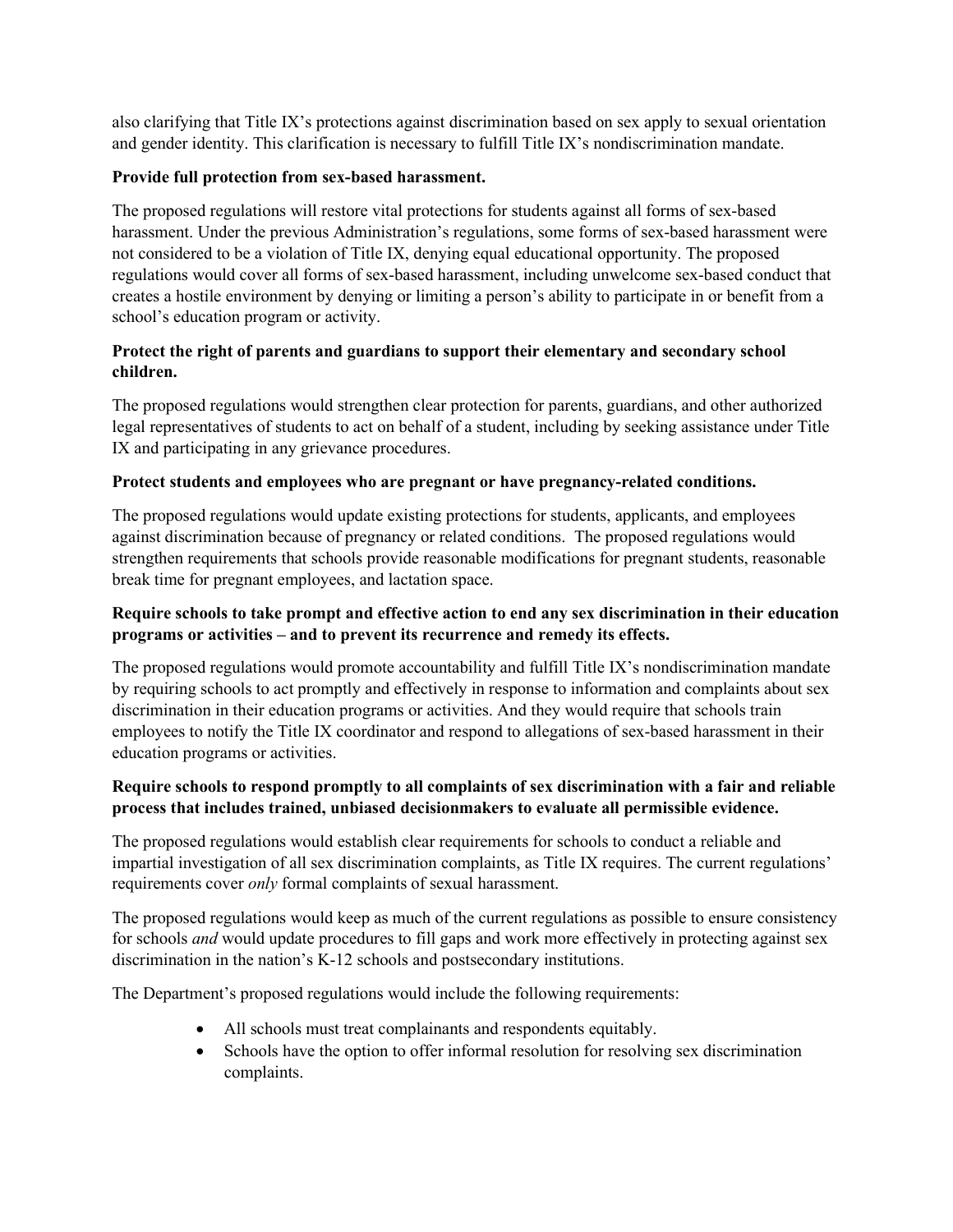- Title IX Coordinators, investigators, decisionmakers, and facilitators of an informal resolution process must not have a conflict of interest or bias for or against complainants or respondents generally or an individual complainant or respondent.
- A school's grievance procedures must give the parties an equal opportunity to present relevant evidence and respond to the relevant evidence of other parties.
- The school's decisionmakers must objectively evaluate each party's evidence.
- The proposed regulations would not require a live hearing for evaluating evidence, meaning that if a school determines that its fair and reliable process will be best accomplished with a single-investigator model, it can use that model.
- A school must have a process for a decisionmaker to assess the credibility of parties and witnesses through live questions by the decisionmaker. The proposed regulations would not require cross-examination by the parties for this purpose but would permit a postsecondary institution to use cross-examination if it so chooses or is required to by law.
- In evaluating the parties' evidence, a school must use the preponderance-of-the-evidence standard of proof unless the school uses the clear-and-convincing-evidence standard in all other comparable proceedings, including other discrimination complaints, in which case the school may use that standard in determining whether sex discrimination occurred.
- A school must not impose disciplinary sanctions under Title IX on any person unless it determines that sex discrimination has occurred.

# **Protect LGBTQI+ students from discrimination based on sexual orientation, gender identity, and sex characteristics.**

The proposed regulations would clarify that Title IX's prohibition on discrimination based on sex applies to discrimination based on sexual orientation and gender identity. They would make clear that preventing someone from participating in school programs and activities consistent with their gender identity would cause harm in violation of Title IX, except in some limited areas set out in the statute or regulations. By providing this protection, the proposed provisions would carry out Title IX's nondiscrimination mandate and help to ensure access to education free from sex discrimination for LGBTQI+ students and others.

The Department plans to issue a separate notice of proposed rulemaking to address whether and how the Department should amend the Title IX regulations to address students' eligibility to participate on a particular male or female athletics team.

## **Require schools to provide supportive measures to students and employees affected by conduct that may constitute sex discrimination, including students who have brought complaints or been accused of sex-based harassment.**

Under the proposed regulations, schools would be required to offer supportive measures, as appropriate, to restore or preserve a party's access to the school's education program or activity. The current regulations require this support only when sexual harassment, rather than any form of sex discrimination, might have occurred.

### **Clarify and confirm protection from retaliation for students, employees, and others who exercise their Title IX rights.**

Retaliation against someone who provides information about alleged sex discrimination or who participates in a school's Title IX process can interfere with protections guaranteed by Title IX. If